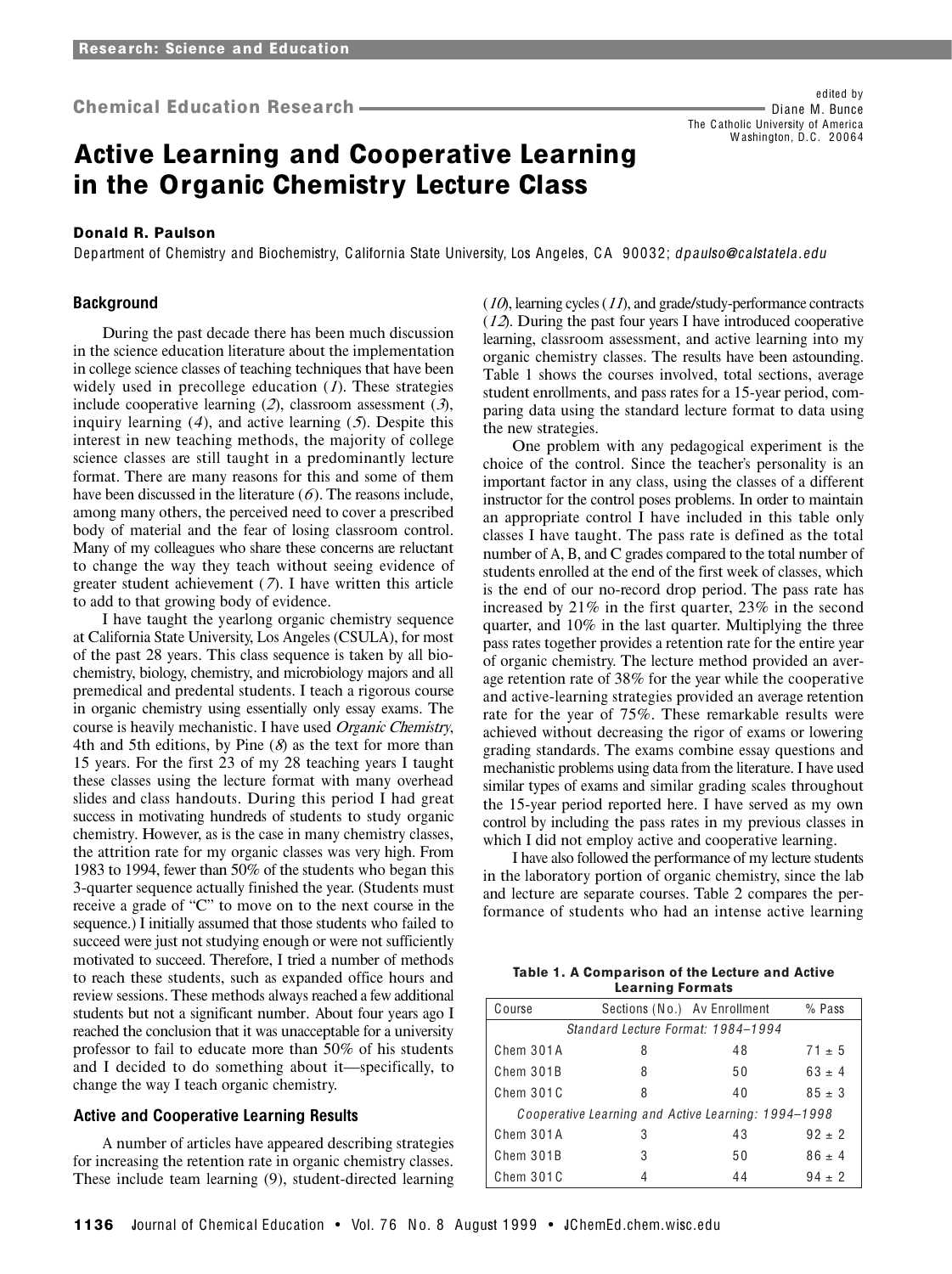experience in the organic lecture with that of students who had the more traditional lectures. The first quarter of lecture does not have an associated lab. The 302A lab runs concurrently with Chem 301B lecture and the 302B lab runs concurrently with Chem 301C lecture. The students who had the intense active-learning approach in lecture do significantly better in the laboratory class in terms of both retention and GPA.

## Active and Cooperative Learning Strategies

In the following paragraphs I describe the methods I have used for the past four years. CSULA is an urban and ethnically diverse commuter campus with an enrollment of ~19,000 students. In the Fall of 1997 the student body had the following ethnic distribution: 9.6% African-American, 24.4% Asian-American, 48.5% Hispanic, and 17.0% White. A similar diversity is mirrored in my organic classes for the Fall of 1997: 9% African-American, 36% Asian-American, 42% Hispanic, and 13%White. In addition, there is enormous diversity within the Hispanic and Asian-American groupings.

## Cooperative Learning Groups

I begin each class by dividing the students into study groups of four students randomized for ethnicity, gender, and GPA in previous chemistry classes. Since many students are initially uncomfortable with my assigning them to groups, I spend about 20 minutes explaining my rationale for the randomized groupings.

One of the major concerns that my industrial chemistry colleagues have about new college graduates is their lack of experience in working as part of a team. This is not surprising: the curve grading system makes students reluctant to study in groups or to assist one other, since the possible number of each grade is limited. In a curve grading system students are competing against each other rather than participating in a learning environment. I now use an absolute grading system so that, theoretically, all students could receive an "A", but there is also the possibility that no student will receive an "A". The grading scale is essentially the same one that I have used for years, but I now share it with the students and I do not adjust it up or down as I have done in the past. The class syllabus provides an exact point distribution for each grade. Thus, the students have nothing to lose by helping each other understand course material. Furthermore, this group experience will help them to prepare for the cooperative team nature of many business situations.

I randomize the groups by ethnicity because business and industrial teams are not ethnically segregated. The same argument applies to randomizing the groups by gender. I also randomize the groups by previous chemistry GPA because both high-achieving and average students can benefit from group dis-

Table 2. A Comparison of Student Performance in Other Classes, Fall 1995–Winter 1998

| Organic Lecture<br>Pedagogy | Lab  | <b>Students</b><br>$(N_0)$ | Lab Reten-<br>tion $(\%)$ | GPA  |
|-----------------------------|------|----------------------------|---------------------------|------|
| Intense active learning     | 302A | 109                        | 97                        | 2.73 |
| Predominantly lecture       | 302A | 129                        | 72                        | 2.26 |
| Intense active learning     | 302B | 84                         | 96                        | 2.67 |
| Predominantly lecture       | 302B | 91                         | 86                        | 2.62 |

cussions. High-achieving students will benefit because explaining ideas to others is one of the most effective ways to increase one's own understanding  $(13)$ . As teachers we have all experienced a situation in which we did not understand some concept very well until we tried to teach it to someone else. Students also develop their listening skills in group discussions. And since English is a second language for many of my students, group work helps them improve their English language skills. The students overwhelmingly indicate on evaluations that they like the group work. I frequently encountered former students of mine who have maintained their study groups in classes where the instructor did not use group activities.

# Group Activities

I use both in-class and out-of-class group activities. Graded group homework is assigned every week and all group members receive the same grade, which counts for about 10% of the class grade. Group homework problems are either essay questions requiring several paragraphs to answer or rather complicated mechanistic problems. I stress to the students that the logic they use in answering the question is at least as important as the answer. However, it is very important that none of these questions were used in the last few years. When I first started giving group homework I used several problems from a previous year. Invariably, many of the answers to these questions were essentially identical to my answers on the key posted from the previous year.

During each class meeting the students are also given group classwork. The chairs in the room are arranged in semicircular groups of four so that each group can easily interact with me as well as work together as a group. Two or three times in each class period I will give the class a question or problem to discuss in their groups while I circulate around the room listening to their discussions, answering questions, and keeping them on task. After 5 or 10 minutes I open the problem up for class discussion. These can be very lively as the students debate different solutions and approaches to the problem. Several examples of in-class group problems will illustrate this approach.

- 1. Explain why both acid and base catalysis increases the rate of nucleophilic addition of water to an aldehyde.
- 2. Why does nucleophilic attack on a protonated carbonyl occur at carbon rather than oxygen?
- 3. <sup>U</sup>sing your molecular model set, show that the two gauche forms of butane are actually enantiomers.
- 4. When an electrophile attacks an ester, would you expect the electrophile to add to the carbonyl oxygen or to the alkoxy oxygen?

# Student Pre-Class Preparation

Class discussions are much more effective if students have read the assignment for the day. For years I struggled with the problem of more than half of the class not reading the assignment. I now use one-minute blue book quizzes<sup>1</sup> at the beginning of every period. The students bring a blue book to each class meeting. At the beginning of the class I put on the overhead a question that comes from the reading assignment for that period. The question is designed to be easy *if* they have read the assignment. The students have about one minute to answer the question and then the blue books are collected. The total grade for all blue book questions is about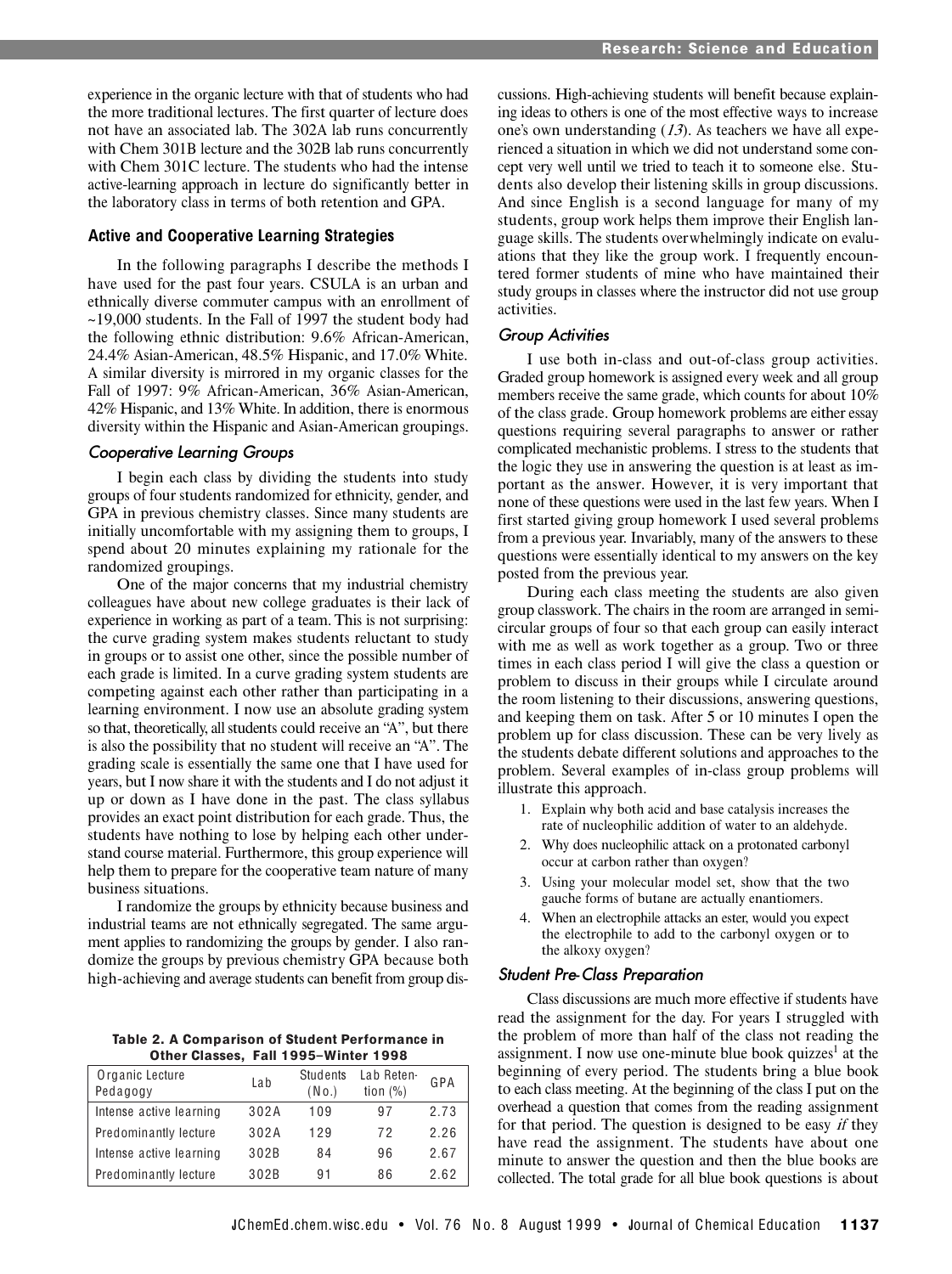

Figure 1. Plot of total number of course points vs total blue book points in Chem 301A and Chem 301B during Fall 1997 and Winter 1998.

10% of the overall grade. This activity accomplishes two things: it encourages the students to read the textbook assignment, and it gets the students to class on time. Each of these is critical if group work in class is to be successful. The students are not fond of the blue book quizzes but they do recognize their value. In Figure 1 the total blue book quiz points are plotted versus the total course points for Fall 1997 (Chem 301A) and Winter 1998 (Chem 301B). The graph shows a close correlation ( $r = .85$ ). Obviously, many factors other than reading the assignment go into determining a student's grade, but in an active learning situation, reading the course material enables students to get the most out of their classroom experience.

## Active Learning Techniques

To make the class a learning experience and not just a source of information, I use a variety of active learning strategies. The group members are numbered so that I can ask, for example, each group member number 2 to explain to the rest of the group a concept that I have just covered. Then I ask each group member number 4 to expand on that explanation. Again, I circulate around the room listening to the explanations and answering questions. It is important that students be able to assess their understanding of the material as it is presented and not just later when they go over their notes.

# Finger Signals

I have also found finger signals  $(14)$  to be very effective both in monitoring student understanding and as a method to elicit student discussion. I use them often. I will pose a question and ask the students to choose among several numbered alternative answers, which are written on the board or displayed on an overhead projector. After allowing time for the students to think about their answer, I ask them to show me their answer by holding the appropriate number of fingers horizontally against their chest. If they can't answer the question, they hold a closed fist next to their chest. This makes it difficult for a student to see how other students have answered the question, but I can easily see what percentage of the class is following my presentation. There are a number of responses one can use after polling the class with finger signals. I sometimes ask for a volunteer to present his or her answer and then ask if anyone wants to expand on or disagree with it. On other occasions I give my answer to the question and invite students who had the right answer to defend it. I usually don't call on students by name to answer these questions, since this inhibits students from answering the question and causes many of them to use the closed fist as their answer.

An example of the use of finger signals would be the following. After we have discussed the acidity of organic molecules, I use two large note cards with  $A<sup>-</sup>$  written on one and HA written on the other. I hold one in each hand. The distance between the cards represents the relative free energy difference, and the distance of each card from the floor represents the absolute free energy value. I start with the cards in some standard position and then change their positions by moving them up and down at the same time or individually. I ask the students to indicate by finger signals whether the new acid is weaker (one finger), stronger (two fingers), or equal (three fingers) in acidity to the original acid. This provides immediate feedback to me about the students' understanding of the material and requires the students to be actively engaged in thinking about the topic.

## The Minute Paper

I also employ the "minute paper"  $(15)$ , in which students are given a few minutes at the end of the class to reflect on a question. The statements are collected but not graded. This is similar to "the muddiest point" concept  $(16)$  and allows me to assess the class's understanding of the material. Another useful technique is the so-called "fish bowl" (17). At the end of the class period each student is given a  $3 \times 5$  card and asked to bring it to the next session with a question about the current topic written on it. As they enter class they drop their unsigned cards into a "fish bowl". I then draw cards out of the bowl and let the class answer the questions. This provides excellent opportunities for discussion.

#### Class Discussions

Another simple technique works extremely well when students are answering questions in class. Many instructors will rephrase the student's answer to improve it for the class. However, this discourages students from listening to their fellow students' answers because they know the instructor will expand upon the answer anyway. I never repeat a student's answer. I may ask to have it repeated it if the student mumbled or talked softly, but students must listen to their colleague's answer because I won't repeat it. If the student doesn't give an acceptable answer, I ask another question, give the correct question for the answer, or offer hints.

Another important point about class discussions is that each student in the class must "own" the question and actively try to answer it. In many classes the students just wait for the answer to be given and do not think about the problem. The instructor must provide enough "wait-time" after a question to give students an opportunity to think about the question and formulate an answer  $(18)$ . Don't call on a student to answer the question until enough time has been provided. The amount of time required will, of course, depend on the difficulty and complexity of the question. A serious problem is the "blurters" who shout out their answer the minute they have one. This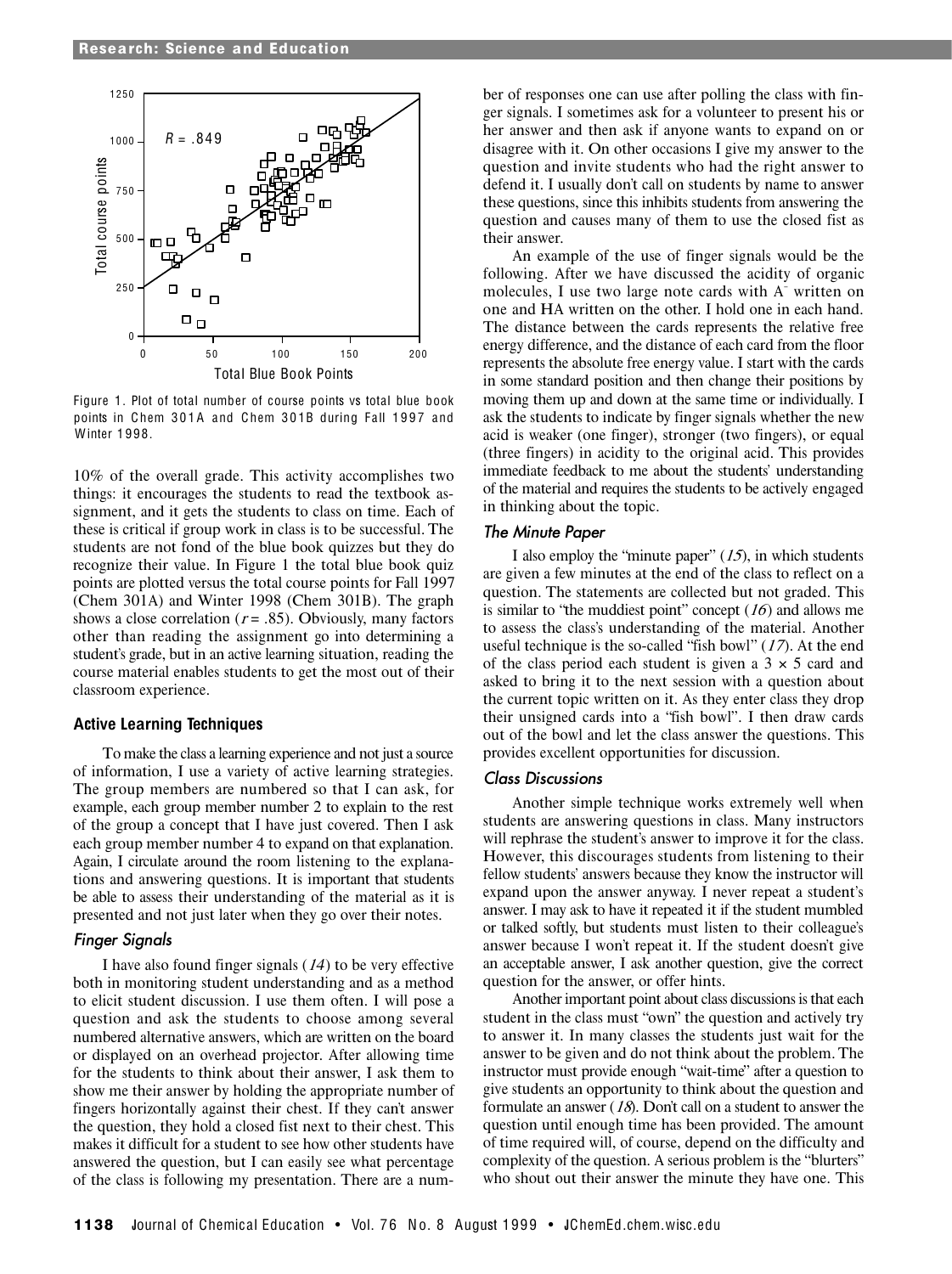must be prevented if the whole class is to think about the question. Otherwise, students soon realize that they don't need to think about the question because very quickly someone will shout out the answer. I make it quite clear early in the term that shouting out answers is unacceptable.

# Breaks and Pauses

Although I am in favor of moving toward greater use of these active and cooperative learning techniques, I am not advocating that we completely abandon the lecture format in the science classroom. It is still one of the best ways to transmit information, even though it does not very effectively promote understanding. Studies have shown that the retention and understanding of material drop off rapidly after about 15–20 minutes of uninterrupted lecture (19). Clarification pauses (20) are a useful way to break up your lecture. After 10–15 minutes of lecture, circulate among the students while they review their notes. You can see the quality of their notes and answer questions. You can easily check how well they have understood by asking them at the end of the period to write down the most important ideas covered in that day's lecture. I have found this feedback quite revealing.

Another good way to break up the lecture is to ask the students to share their notes and then ask each other questions about them (the "share-pair" technique  $[2I]$ ). You can also ask the students to number off as  $1$  and  $2$ ,  $1$  and  $2$ , .... Then ask number 1 to explain to number 2 a concept that has just been discussed.

Occasionally I write on the blackboard a separate problem for each study group and have the students start to work as soon as they enter the classroom. I circulate among them observing the group dynamics and answering questions. Halfway through the period I have each group select a spokesperson. Then, one at a time, the groups explain their answer. During this time the class is encouraged to ask questions.

## Review Sessions

Since I began teaching 28 years ago, I have given weekly review sessions outside of class in which the students ask me questions and I give detailed answers. This didn't seem to help most of the students because they were not engaged in understanding the material but were merely copying down whatever I said. <sup>U</sup>sually only the better students attended these sessions. For the past two years I have run my review sessions by dividing the students into groups of two or three and then writing a problem on the blackboard. The students are given 15 minutes to work on the problem while I circulate among them. Then I ask them to provide information about how they have begun to solve the problem. I purposely choose problems for which the answer is ambiguous so that students have to think critically to evaluate the problem. I have relied heavily on the ideas of Craig Nelson (22) in developing critical thinking strategies. In one problem I provide a series of esters and ask the students to evaluate the pros and cons for each of three or four possible ester hydrolysis mechanisms. The esters are chosen so that it is not clear which mechanism would be the "correct" one. These review sessions resulted in much better scores on exam questions about ester hydrolysis. Also, a good cross section of the class now attends these sessions. The students have responded very well to this new format for review sessions.

### **Conclusions**

The process of changing my classroom from one of lecture to one where active learning and group learning are used was gradual. It is a mistake to go from lecture to active learning overnight. It takes a fair amount of practice and experimentation to learn how to effectively employ active learning in the classroom. The active learning strategies presented above, or any of the other methods discussed in the literature cited, can be slowly incorporated into your teaching style. It is also very important to explain in detail to your students why you are trying the new techniques. Students are much more likely to accept a new style of teaching if they know the reasons behind it. An advantage to using varied teaching methods is the well-known fact that students have different learning styles (23).

Implementing even a few of the ideas discussed above will reduce the amount of material that can be "covered". It is important to recognize that in no field of science can one cover all available topics. I would much prefer my students to have a good grasp of fewer topics than to have been deluged with information they will not remember six months later. I was convinced of this several years ago while discussing the basic topic of Lewis structures. I asked my class to generate as many valid Lewis structures as possible for  $HNO<sub>3</sub>$ . Almost all my students gave only one structure—nitric acid. I soon discovered that they had no idea how to generate Lewis structures even though it had been "covered" in at least three previous chemistry classes. They had merely memorized the structures for many commonly encountered molecules. Rote memorization is the usual fallback for students when the amount of material covered is excessive. This leads to students who do not understand the course material.

In my organic classes I cover the same topics that I have always covered but I do not lecture on introductory material. I assume that the students have read and studied the assignment. I also use fewer examples than I used previously; however, I talk about these examples in greater detail. Thus, even though I am covering less total material, the students are discussing the material at a higher level than would have been possible without active and cooperative learning.

Thanks to the techniques outlined above, my students enjoy organic chemistry more and are able to participate in in-depth discussions of open-ended problems. They can also apply the principles of mechanistic organic chemistry to a much wider range of problems than my former students who received their instruction in a predominantly lecture format. In addition, the retention rate has dramatically increased and the students perform better in the organic laboratory sections.

#### Acknowledgments

The ideas presented in this paper have been influenced by several of my colleagues. These include Kenneth Anderson, Department of Biology and Microbiology, California State <sup>U</sup>niversity, Los Angeles; Donald K. Maas, <sup>U</sup>niversity Center for Teacher Education, California State Polytechnic <sup>U</sup>niversity, San Luis Obispo; Stanley H. Pine, Department of Chemistry and Biochemistry, California State <sup>U</sup>niversity, Los Angeles; Diana C. Shakarian, Department of Kinesiology and Health Promotion, California State <sup>U</sup>niversity, Fullerton; and Karen Timberlake, Department of Chemistry, Los Angeles Valley College. I thank them all for many in-depth discussions of